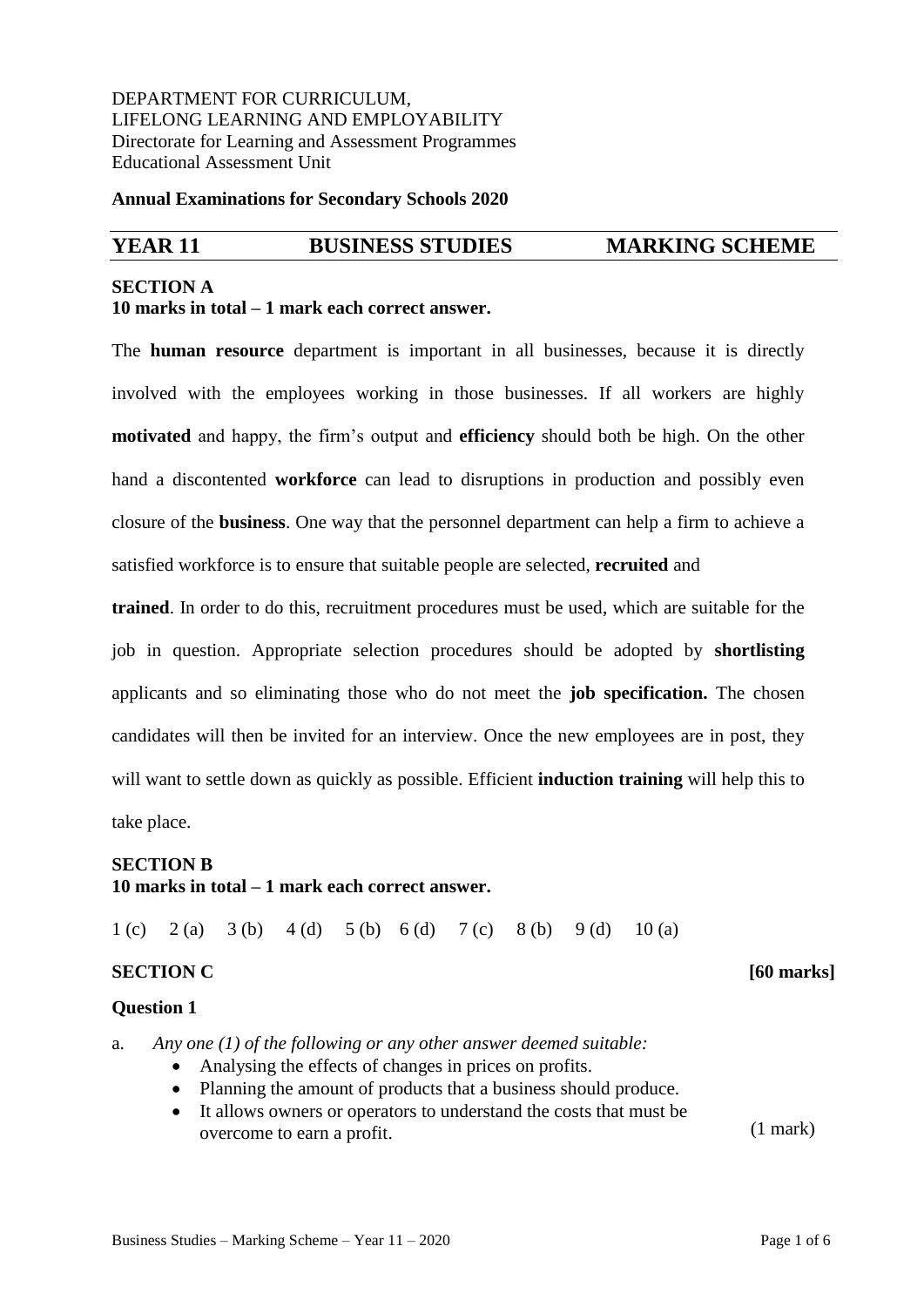| h.             | $\blacksquare$ | Break-even<br>ii. Profit<br>iii. Loss |                                                                                                                                               | $(1$ mark $)$<br>$(1$ mark $)$<br>$(1$ mark $)$ |
|----------------|----------------|---------------------------------------|-----------------------------------------------------------------------------------------------------------------------------------------------|-------------------------------------------------|
| $\mathbf{c}$ . |                |                                       | Variable costs $-$ These costs change with the level of production.<br>Fixed costs - These costs remain the same irrespective of the level of | (1 mark)                                        |

- I hese costs remain the same irrespective of the level of production. (1 mark)
- d. The margin of safety is the range of production where the business is able to make a profit. (1 mark)

| Output      | Fixed | Variable | Total | Total    |
|-------------|-------|----------|-------|----------|
|             | Cost  | Cost     | Cost  | Revenue  |
| Number of   | €     | €        | €     | €        |
| calculators |       |          |       |          |
| 0           | 300   | $\bf{0}$ | 300   | $\bf{0}$ |
|             |       |          |       |          |
| 10          | 300   | 100      | 400   | 200      |
|             |       |          |       |          |
| 20          | 300   | 200      | 500   | 400      |
|             |       |          |       |          |
| 30          | 300   | 300      | 600   | 600      |
|             |       |          |       |          |
| 40          | 300   | 400      | 700   | 800      |
|             |       |          |       |          |
| 50          | 300   | 500      | 800   | 1,000    |
|             |       |          |       |          |
| 60          | 300   | 600      | 900   | 1,200    |
|             |       |          |       |          |
| 70          | 300   | 700      | 1,000 | 1,400    |
|             |       |          |       |          |



e. i.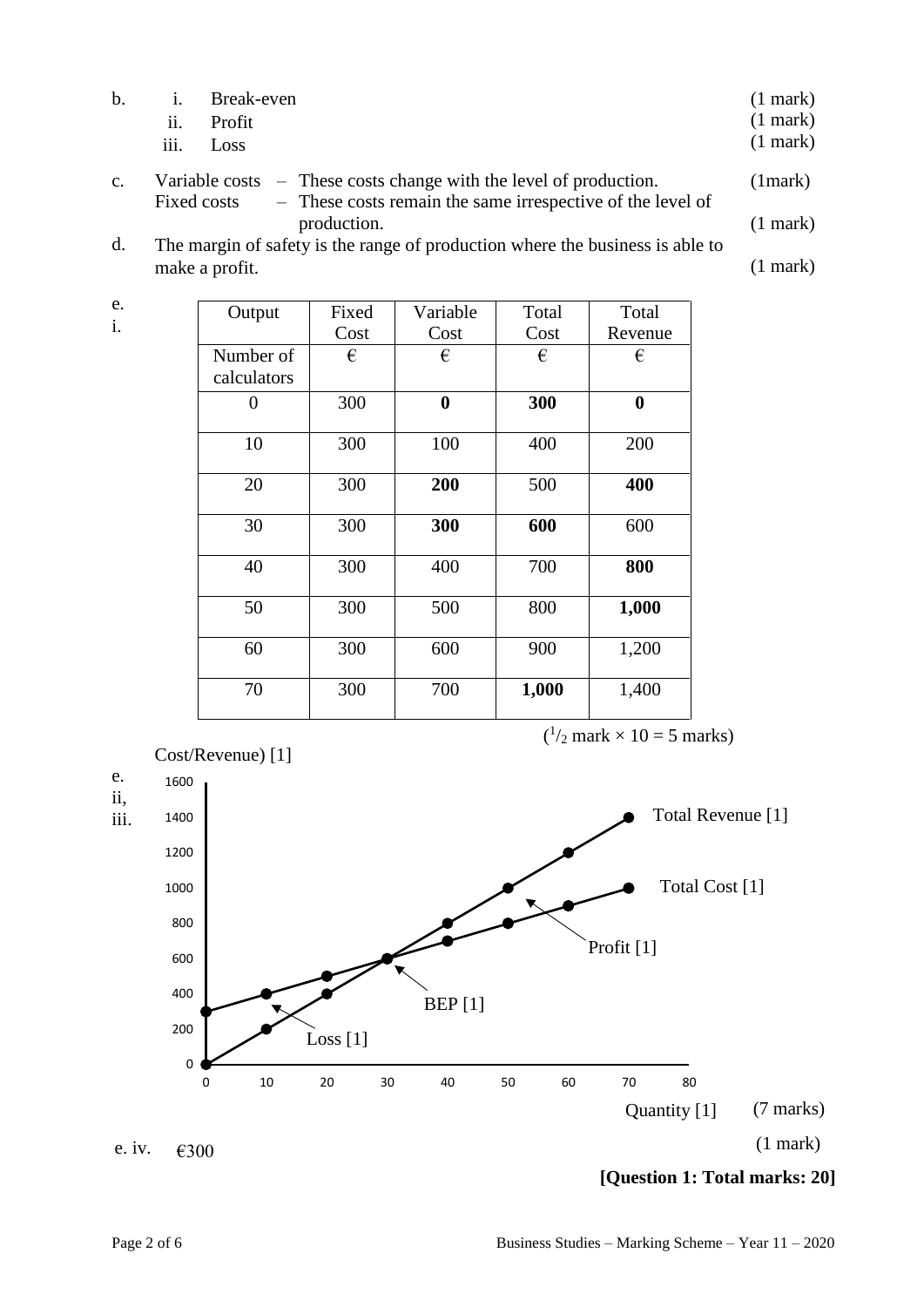# **Question 2**

| a.             | <b>Trade union</b> – An organization whose membership consists of workers and union<br>leaders, united to protect and promote their common interests.                                                                                                                                                                                                                                                                                                                                                                                                 | $(1$ mark $)$       |
|----------------|-------------------------------------------------------------------------------------------------------------------------------------------------------------------------------------------------------------------------------------------------------------------------------------------------------------------------------------------------------------------------------------------------------------------------------------------------------------------------------------------------------------------------------------------------------|---------------------|
|                | Employees - Individuals who work part-time or full-time under a contract of<br>employment, who have recognized rights and duties. Also called workers.<br><b>Collective bargaining</b> – Good-faith process between an organization's<br>management and a trade union representing its employees, for negotiating wages,                                                                                                                                                                                                                              | $(1$ mark $)$       |
|                | working hours, working conditions, and other matters of mutual interest.<br>Inter-union dispute - Occurs when there are two trade unions claiming to have a                                                                                                                                                                                                                                                                                                                                                                                           | $(1$ mark $)$       |
|                | majority of members in the same entity.<br><b>Employers' association - Organization of employers generally from the same</b><br>industry working together for the interests of all member businesses on tasks like<br>trade union negotiation, sharing information and advice, and approaching other                                                                                                                                                                                                                                                  | $(1$ mark $)$       |
|                | businesses.                                                                                                                                                                                                                                                                                                                                                                                                                                                                                                                                           | $(1$ mark $)$       |
| $\mathbf{b}$ . | Maltese employment relations and Maltese industrial relations.                                                                                                                                                                                                                                                                                                                                                                                                                                                                                        | $(1$ mark $)$       |
| $\mathbf{c}$ . | Industrial relations refer to the relationship between the employers and the<br>employees. This relationship is usually between trade unions representing the<br>workers and the management of the business.                                                                                                                                                                                                                                                                                                                                          | $(1$ mark $)$       |
|                | d. Malta Union of Bank Employees, GWU and Union Haddiema Maghqudin – voice<br>of the workers.                                                                                                                                                                                                                                                                                                                                                                                                                                                         | (3 marks)           |
| e.             | Disputes among trade unions is damaging industries in the sense that it is leading<br>to expensive settlements, which weaken competitiveness.                                                                                                                                                                                                                                                                                                                                                                                                         | $(1$ mark $)$       |
| f.             | Any two $(2)$ of the following or any other answer deemed suitable:<br>To negotiate with employers, to protect their members, to give rights<br>to their members, to advice and represent their members,<br>to influence others for the benefit of their members.                                                                                                                                                                                                                                                                                     | $(2 \text{ marks})$ |
| g.             | Yes.<br>Any one (1) of the following or any other answer deemed suitable:<br>The employer will discuss working conditions of workers with the trade union<br>representatives, instead of negotiating with each individual worker in the<br>business.<br>A good working relationship will develop between the management of the<br>٠<br>business and the trade union.<br>A better relationship between the employer and a trade union means less<br>٠<br>industrial disputes (disagreements) which is better for both the employer and the<br>workers. | $(1$ mark $)$       |
|                | Problems of workers will be solved through trade unions.<br>٠                                                                                                                                                                                                                                                                                                                                                                                                                                                                                         | $(1$ mark $)$       |
| h.             | An industrial dispute is a conflict between an employer and its employees.                                                                                                                                                                                                                                                                                                                                                                                                                                                                            | $(1$ mark)          |
| $\mathbf{1}$ . | Any four $(4)$ of the following or any other answer deemed suitable:<br>Overtime ban, go slow, work to rule, sit-in, blacking and strike.                                                                                                                                                                                                                                                                                                                                                                                                             | $(4$ marks)         |
|                | [Question 2: Total marks: 20]                                                                                                                                                                                                                                                                                                                                                                                                                                                                                                                         |                     |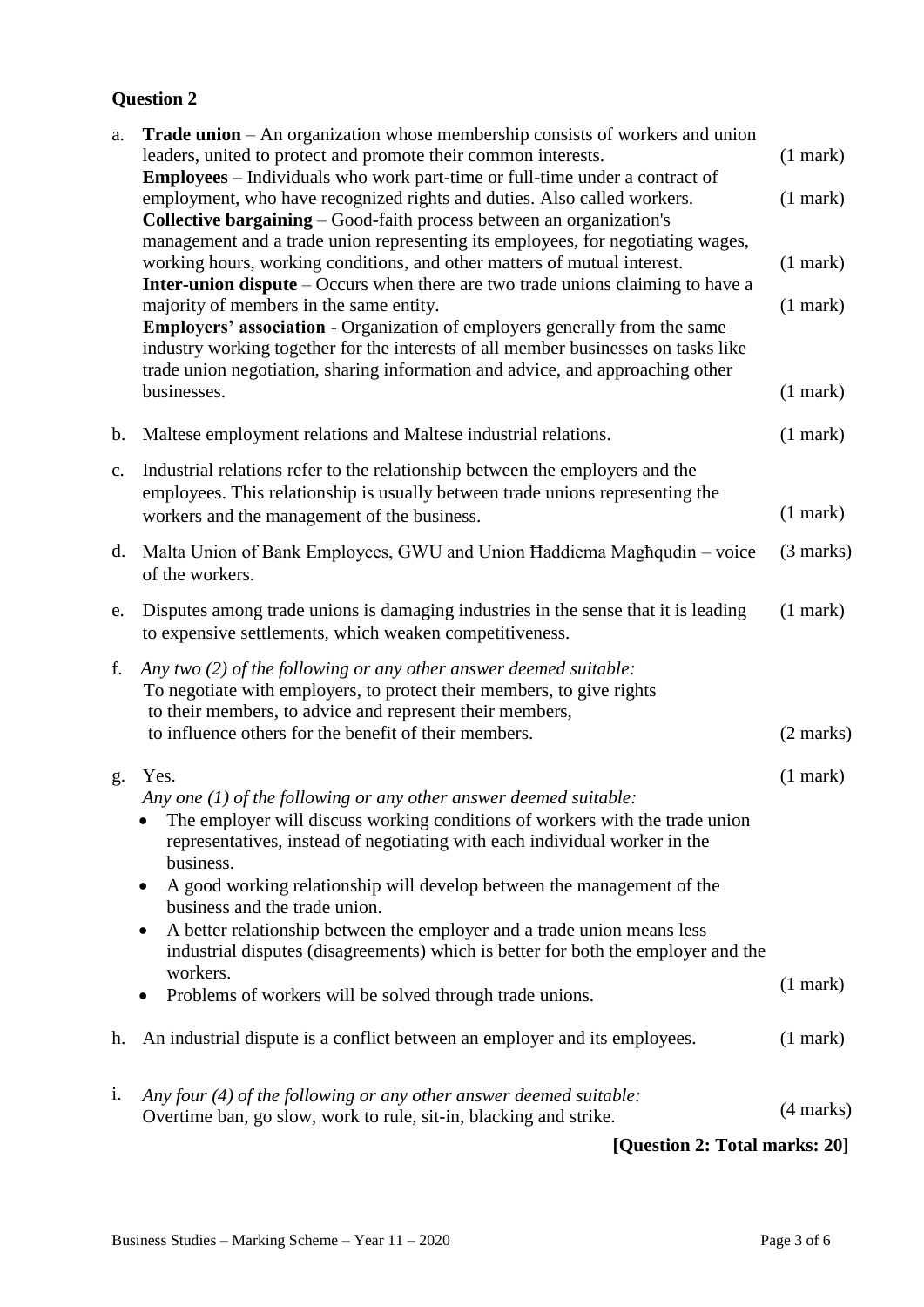## **Question 3**

| a.            | $A = 20,000$ B = 12,000 C = 120,000 D = 100,000                                                                                                                                                                                                                                                                                         |                                           | $(4 \text{ marks})$                        |
|---------------|-----------------------------------------------------------------------------------------------------------------------------------------------------------------------------------------------------------------------------------------------------------------------------------------------------------------------------------------|-------------------------------------------|--------------------------------------------|
| $\mathbf b$ . | Any two $(2)$ of the following or any other answer deemed suitable:<br>Non-Current Assets: Land and Buildings, Office Furniture, Office Equipment,<br>Plant and Machinery, Motor Vans.<br>Any two $(2)$ of the following or any other answer deemed suitable:<br>Current Assets: Inventory, Trade Receivables (Debtors), Bank and Cash. |                                           | $(2 \text{ marks})$<br>$(2 \text{ marks})$ |
| $C_{\bullet}$ | Any one $(1)$ of the following or any other answer deemed suitable:<br>Non-Current Liabilities: Bank Loan, Loan.<br>Any one $(1)$ of the following or any other answer deemed suitable:<br>Current Liabilities: Trade Payables (Creditors), Bank Overdraft.                                                                             |                                           | $(1$ mark $)$<br>$(1$ mark $)$             |
| d. i.         | $\frac{Gross\,Profit}{Sales\,Turnover} \times 100$                                                                                                                                                                                                                                                                                      | $\frac{20,000}{80,000} \times 100 = 25\%$ | $(2 \text{ marks})$                        |
| d. ii.        | $\frac{Net\;Profit}{Sales\;Turnover} \times 100$                                                                                                                                                                                                                                                                                        | $\frac{8,000}{80,000} \times 100 = 10\%$  | $(2 \text{ marks})$                        |
| d. iii.       | Current Assets<br>Current Liabilities                                                                                                                                                                                                                                                                                                   | 30,000<br>$\frac{1}{20,000}$ = 1.5:1      | $(2 \text{ marks})$                        |
|               | d. iv. $Current\,Assets = Inventory$<br>Current Liabilities                                                                                                                                                                                                                                                                             | $\frac{30,000 - 5,000}{20,000} = 1.25:1$  | $(2 \text{ marks})$                        |
|               | d. v. $\frac{Net Profit}{Capital\ Employd} \times 100$                                                                                                                                                                                                                                                                                  | $\frac{8,000}{100,000} \times 100 = 8\%$  | (2 marks)                                  |

**[Question 3: Total marks: 20]**

| <b>SECTION D</b><br>$[20$ marks]<br><b>Question 1</b> |                                                                                                                                                                                                                                                                              |                     |
|-------------------------------------------------------|------------------------------------------------------------------------------------------------------------------------------------------------------------------------------------------------------------------------------------------------------------------------------|---------------------|
|                                                       |                                                                                                                                                                                                                                                                              |                     |
| $\overline{\mathbf{11}}$ .                            | The secondary sector of production includes those industries that use the raw<br>materials from the primary sector to make finished products.                                                                                                                                | $(1$ mark)          |
| iii.                                                  | Tertiary sector of production provides all types of services.                                                                                                                                                                                                                | $(1$ mark)          |
| $\mathbf{b}$ .                                        | Any reasonable answer for each sector of production.                                                                                                                                                                                                                         | $(3 \text{ marks})$ |
| c. i.                                                 | Any two $(2)$ of the following or any other answer deemed suitable:<br>Internal sources of finance: selling of assets, retained profit, investing surplus<br>cash, reducing stock (inventory) levels.<br>Any two $(2)$ of the following or any other answer deemed suitable: | (2 marks)           |
|                                                       | ii. External sources of finance: bank loans, hire purchase, overdrafts,                                                                                                                                                                                                      |                     |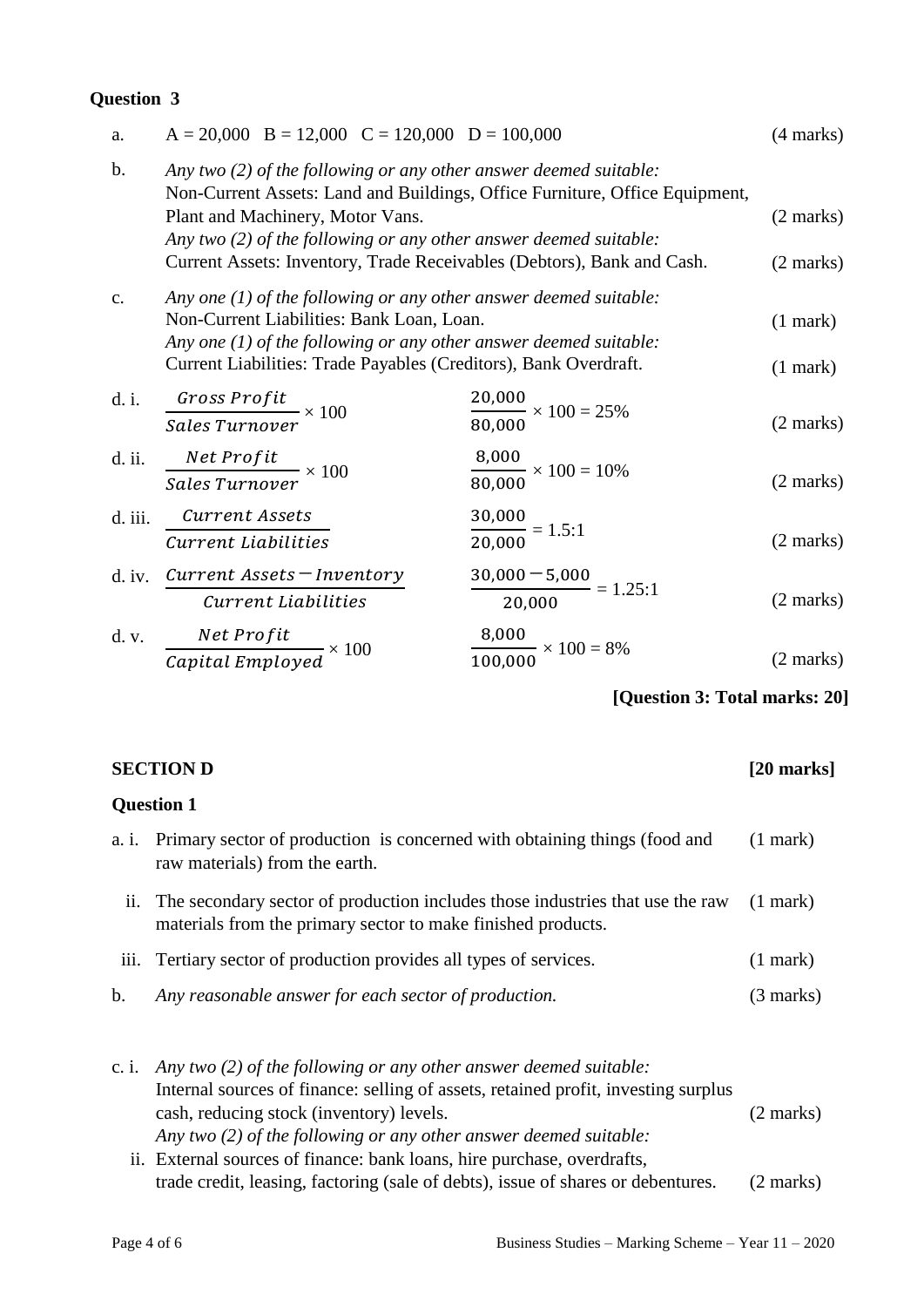| d.           | Privatisation is the transfer of a business, industry, or service from public to<br>private ownership and control. Nationalisation is the transfer of ownership of<br>a business, industry or service from the private to the public sector.                                                                                                                                                                                                                                                                                                                                                         | $(2 \text{ marks})$ |
|--------------|------------------------------------------------------------------------------------------------------------------------------------------------------------------------------------------------------------------------------------------------------------------------------------------------------------------------------------------------------------------------------------------------------------------------------------------------------------------------------------------------------------------------------------------------------------------------------------------------------|---------------------|
| e. <i>i.</i> | Any two (2) of the following or any other answer deemed suitable:<br>Small savers have an opportunity to invest money by buying shares of<br>$\bullet$<br>public limited companies from the stock exchange.<br>Privatisation can attract foreign investments.<br>٠<br>Privatisation prevents the bureaucracy that is associated with state-run<br>$\bullet$<br>industries.<br>There is no interference from political leaders and also one does not<br>$\bullet$<br>need to do undue favour to them, which in itself is a big boost when it<br>comes to doing business and increasing profitability. | $(2 \text{ marks})$ |
| ii.          | Any two (2) of the following or any other answer deemed suitable:<br>Government control of a company prevents monopolies to be owned<br>٠<br>by the private sector.<br>Profits of public corporations are used by the government for the<br>$\bullet$<br>country's needs.<br>Some forms of businesses are very important for the country to be<br>$\bullet$                                                                                                                                                                                                                                          |                     |
|              | owned by the private sector.<br>Reduction of social costs.<br>$\bullet$                                                                                                                                                                                                                                                                                                                                                                                                                                                                                                                              | $(2 \text{ marks})$ |
| f.           | A legal contract in which a well-established business consents to provide its<br>brand, operational model and required support to another party for them to set<br>up and run a similar business in exchange for a fee and some share of the<br>income generated. The franchise agreement lays out the details of what duties<br>each party needs to perform and what compensation they can expect.                                                                                                                                                                                                  | $(2 \text{ marks})$ |
| g.           | Any two (2) of the following or any other answer deemed suitable:<br>McDonalds, Pizza Hut, KFC, Burger King, Carrefour, Re/max, Hard Rock                                                                                                                                                                                                                                                                                                                                                                                                                                                            |                     |

Café.  $(2 \text{ marks})$